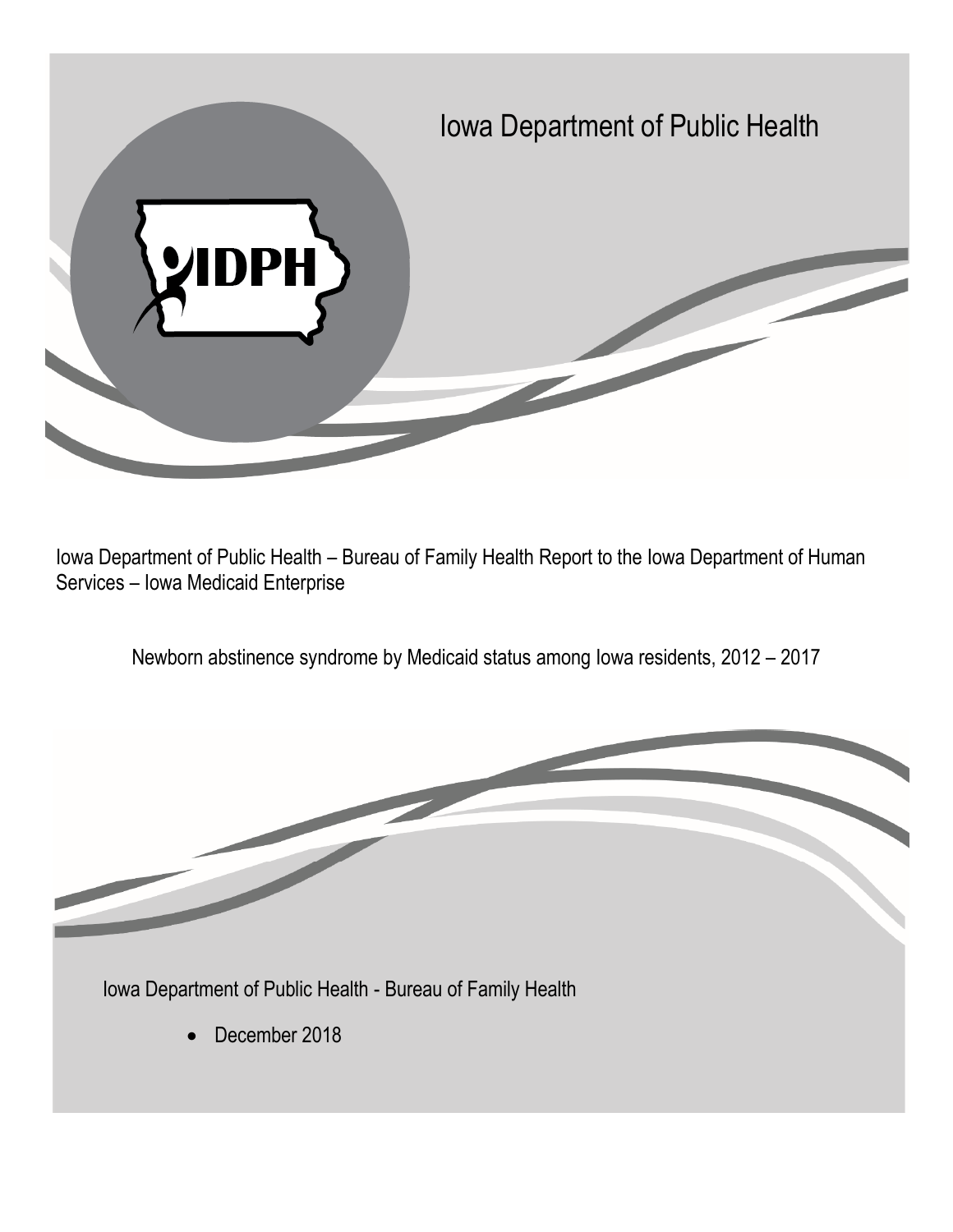**Report purpose:** The purpose of the fact sheet is to report the incidence of newborn abstinence syndrome by the newborns' Medicaid status from 2012 – 2017.

**Background**: Newborn abstinence syndrome (NAS) occurs when a pregnant woman takes opiate or narcotic drugs, such as heroin, codeine, oxycodone (OxyContin), methadone or buprenorphine. These and other substances pass through the placenta and the baby becomes addicted along with the mother. At birth, the baby is still dependent on the drug. Because the baby is no longer getting the drug after birth, the infant may experience withdrawal symptoms, or NAS. Infants born with NAS can suffer from increased irritability, hypertonia, tremors, feeding tolerance, emesis, watery stools, seizures and respiratory distress. The overall incidence of NAS in the United States has increased by almost 300 percent during 1999 - 2013<sup>1</sup> . However, at the state level there is considerable variation in both NAS incidence and trends. In 2013, state level NAS incidences ranged from 0.7 per 1,000 live birth (Hawaii) to 33.4 per 1,000 live births (West Virginia).

**Data Source**: Data for this report were derived from the Iowa Hospital Discharge Data (HDD) file for years 2012-2017. Newborn records with coding for NAS were identified using ICD-9-CM diagnostic code 779.5 ("drug withdrawal syndrome in infant of dependent mother") and ICD-10-CM diagnostic code P96.1 ("neonatal withdrawal symptoms from maternal use of drug of addiction"). NAS incidence rates per 1,000 live births to Iowa residents in Iowa hospitals were calculated for each year. Average hospital charges (reported as total charges) and the average length of stay (in days) were calculated for Iowa resident newborns with NAS diagnostic codes and for all other Iowa resident births. Out-of-hospital births, Iowa resident births that occurred outside of Iowa, and non-resident births were excluded from this report. Medicaid status was based on the HDD primary source of payment to include Medicaid fee for service and Medicaid managed care organizations. **Results:** The incidence of NAS was higher among newborns for whom Medicaid was the primary source of payment during 2012–2017 (Table 1). At the same time, regardless of payment source, Iowa's incidence of NAS remains well below the national average of 6.0 per 1,000 live births. In addition, the actual number of infants diagnosed with NAS is slightly greater than one case per county based on 2017 data. Although Iowa's NAS rate is low, NAS infants' average hospital stay (Table 2 & Figure 1) and cost of hospitalization (Table 3 & Figure 2) is significantly greater than that of all other live births in Iowa. **Recommendations:**

- Encourage primary care providers to screen women of reproductive age for contraceptive use, pregnancy intention, illicit drug use and prescription drug use.
- Encourage primary care providers to discuss a [reproductive life plan](https://www.hhs.gov/opa/title-x-family-planning/preventive-services/preconception-health-and-reproductive-life-plan/index.html) with women of reproductive age, including current prescription and illegal drug use.
- To improve NAS recognition and initiation of appropriate treatment services, create a structured screening protocol to screen newborns for perinatal exposure to prescription and illicit drugs.
- Listen to and watch the Webinar [NAS: What you need to Know](https://register.gotowebinar.com/recording/4209803917548482306?assets=true) presented by Cheryll Jones, ARNP, Health Services Coordinator, Child Health Specialty Clinics

 $\overline{a}$ 

 $1$  Ko JY, Patrick SW, Tong VT, Patel R, Lind JN, Barfield WD. Incidence of Neonatal Abstinence Syndrome  $-$  28 States, 1999–2013. MMWR Morb Mortal Wkly Rep 2016; 65:799–802. DOI[: http://dx.doi.org/10.15585/mmwr.mm6531a2](http://dx.doi.org/10.15585/mmwr.mm6531a2)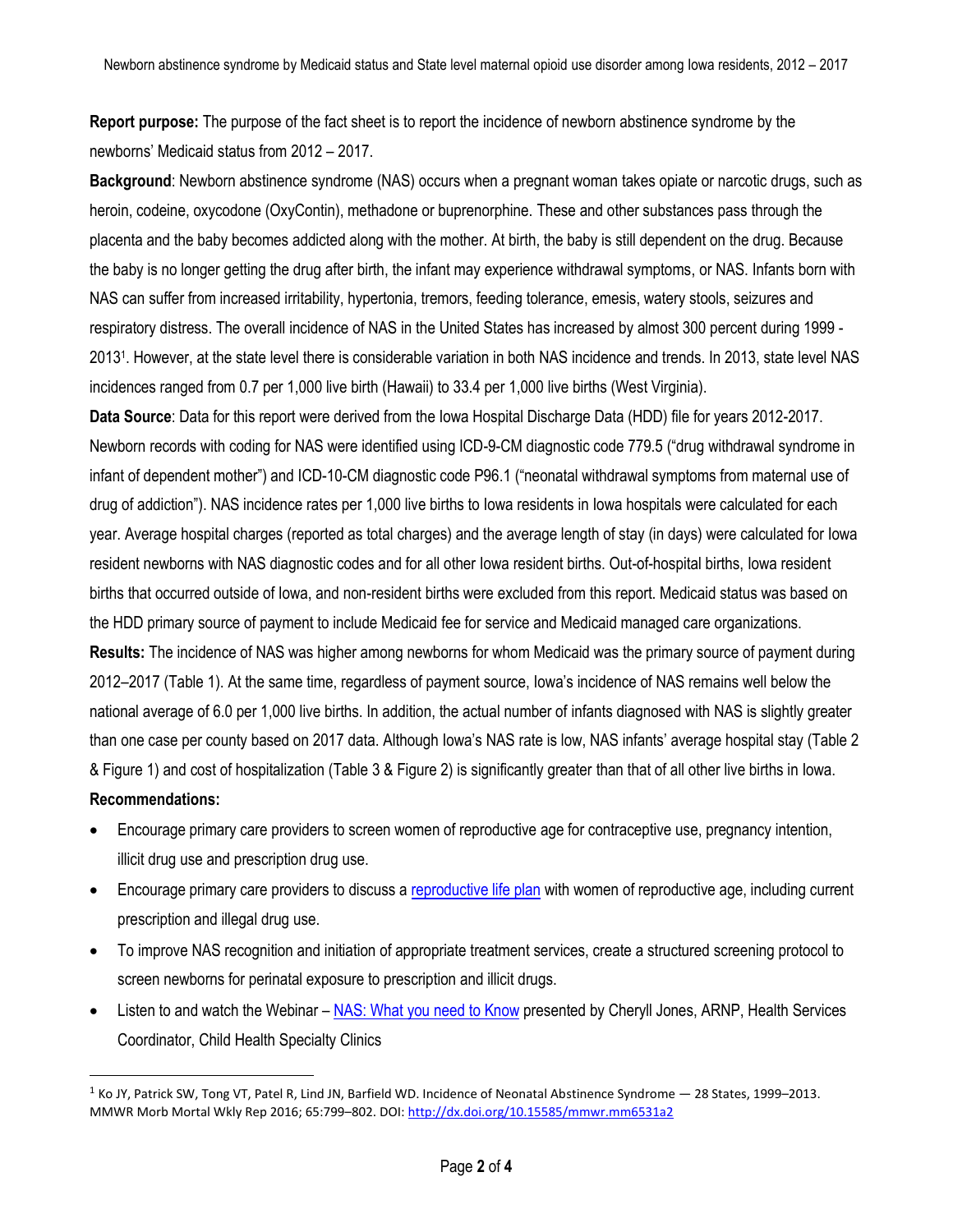| Table 1. Number and rate of infants/1000 live births diagnosed with newborn abstinence syndrome (NAS <sup>2</sup> ) by Medicaid |  |
|---------------------------------------------------------------------------------------------------------------------------------|--|
| status and State Total, 2012-2017, Iowa resident births <sup>3</sup>                                                            |  |

|      | Medicaid <sup>4</sup> |      | Non-Medicaid <sup>5</sup> |       | <b>State Total</b> |      |
|------|-----------------------|------|---------------------------|-------|--------------------|------|
| Year | <b>Number</b>         | Rate | <b>Number</b>             | Rate  | <b>Number</b>      | Rate |
| 2017 | 84                    | 5.0  | 25                        | ا ۱۰  | 112                | 2.9  |
| 2016 | 97                    | 5.8  |                           | 0.6   |                    | 2.3  |
| 2015 | 88                    | 5.5  | 25                        | 1.U   | 113                |      |
| 2014 | 94                    | 6.6  | 27                        | 1.2   | 121                | 3.3  |
| 2013 | 73                    | 5.1  | 23                        | 1 . I | 96                 | 3.6  |
| 2012 |                       | 4.8  | 13                        | 0.6   | 83                 | 2.8  |

Table 2. **Average length of hospital stay** (measured in days) for newborns with NAS compared to all live births, by Medicaid status and State Total, 2012-2017, Iowa resident births

|      | <b>Medicaid</b> |                | <b>Non-Medicaid</b> |                | <b>State Total</b> |                |
|------|-----------------|----------------|---------------------|----------------|--------------------|----------------|
| Year | <b>NAS</b>      | <b>Non-NAS</b> | <b>NAS</b>          | <b>Non-NAS</b> | <b>NAS</b>         | <b>Non-NAS</b> |
| 2017 | 13.3            | 3.8            | 18.2                | ا . ا          | 14.4               | 3.4            |
| 2016 | 15.7            | 3.9            | 6.7                 | 3.1            | 14.5               | 3.5            |
| 2015 | 16.3            | 3.8            | 13.1                | 3.3            | 15.8               | 3.7            |
| 2014 | 12.7            | 3.8            | 16.4                | 3.1            | 13.5               | 3.4            |
| 2013 | 17.5            | 3.8            | 11.4                | 3.4            | 16.1               | 3.6            |
| 2012 | 14.2            | 3.8            | 10.6                | 3.3            | 13.6               | 3.6            |

Figure 1. **Average length of stay** for infants born with NAS compared to all live births, Iowa, 2012-2017



 $\ddot{\phantom{a}}$ 

<sup>2</sup> Incidence numerator consisted of NAS cases per ICD-9 code 779.5 (01.01.12 – 09.30.15) and ICD-10 code P96.1 (10.01.15 to present)

<sup>3</sup> Data source – Iowa Hospital Discharge Data (HDD)

<sup>4</sup> Medicaid status is based on the HDD primary payment source and includes fee-for-service, Medicaid managed care, and starting in 2016, the Medicaid MCOs

<sup>5</sup> Non-Medicaid status includes private insurance, self-pay, and other governmental payment sources